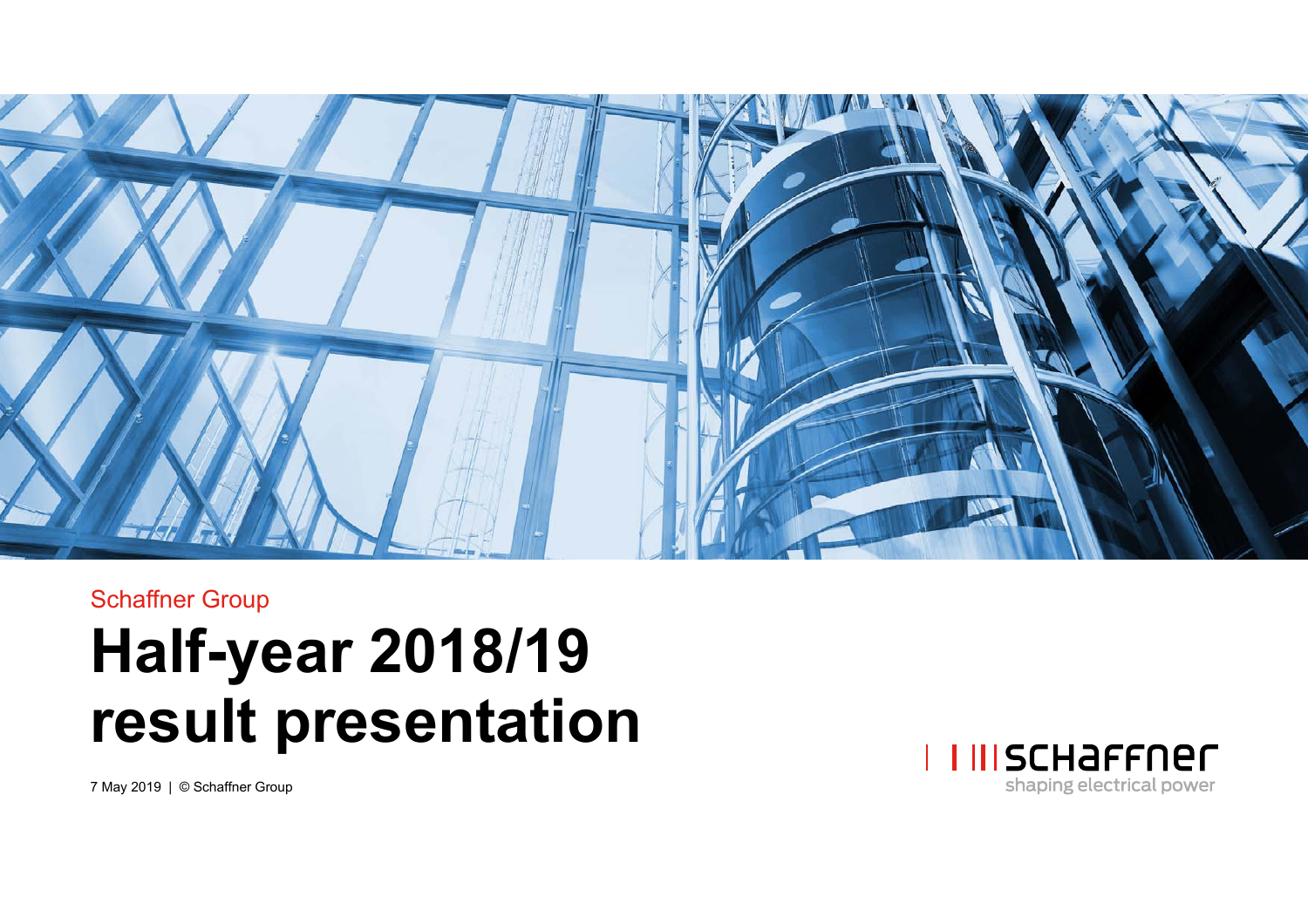This communication contains statements that constitute "forward-looking statements", including, but not limited to, statements relating to the implementation of strategic initiatives, and other statements relating to our future business development and economic performance.

While these forward-looking statements represent our judgments and future expectations concerning the development of our business, a number of risks, uncertainties and other important factors could cause actual developments and results to differ materially from our expectations.

These factors include, but are not limited to, (1) general market, macro-economic, governmental and regulatory trends, (2) movements in currency exchange rates and interest rates, (3) competitive pressures, (4) technological developments, (5) changes in the financial position or credit worthiness of our customers, and counterparties and developments in the markets in which they operate, (6) legislative developments, (7) management changes and changes to our Business structure and (8) other key factors that we have indicated could adversely affect our business and financial performance which are contained in other parts of this document and in our past and future filings and reports, including those filed with the SIX Swiss Exchange.

More detailed information about those factors is set forth elsewhere in this document and in documents furnished by Schaffner Group, including Schaffner Holding's Annual Report for the year ended 30 September 2018 and the Interim Report for the period ended 31 March 2019 Schaffner Group is not under any obligation to (and expressly disclaims any such obligations to) update or alter its forward-looking statements whether as a result of new information, future events, or otherwise.

**2** 7 May 2019 | © Schaffner Group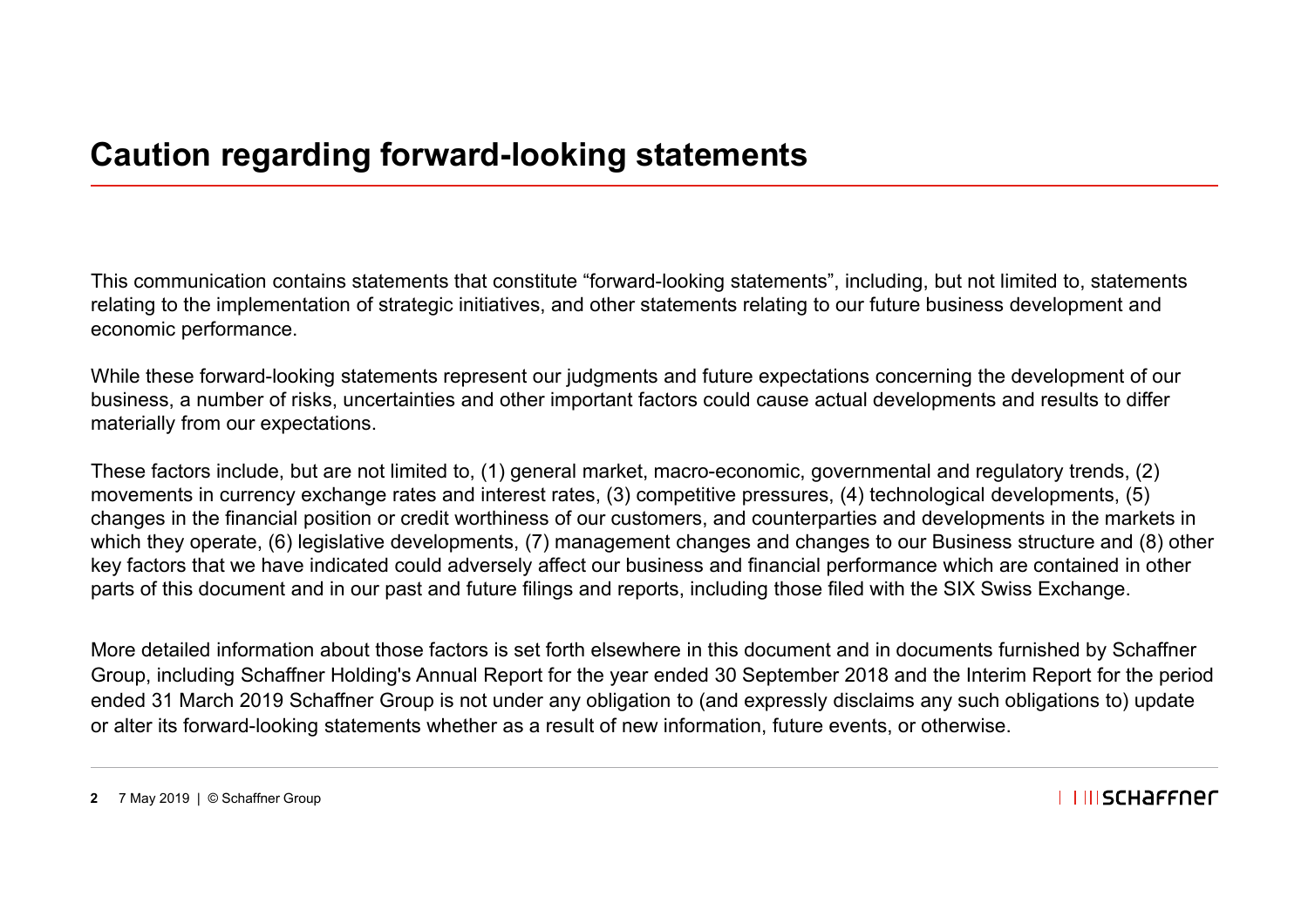| <b>Business Review</b> | Marc Aeschlimann        |
|------------------------|-------------------------|
| <b>Financials</b>      | <b>Christian Herren</b> |
| <b>Outlook</b>         | Marc Aeschlimann        |
| <b>Q&amp;A</b>         |                         |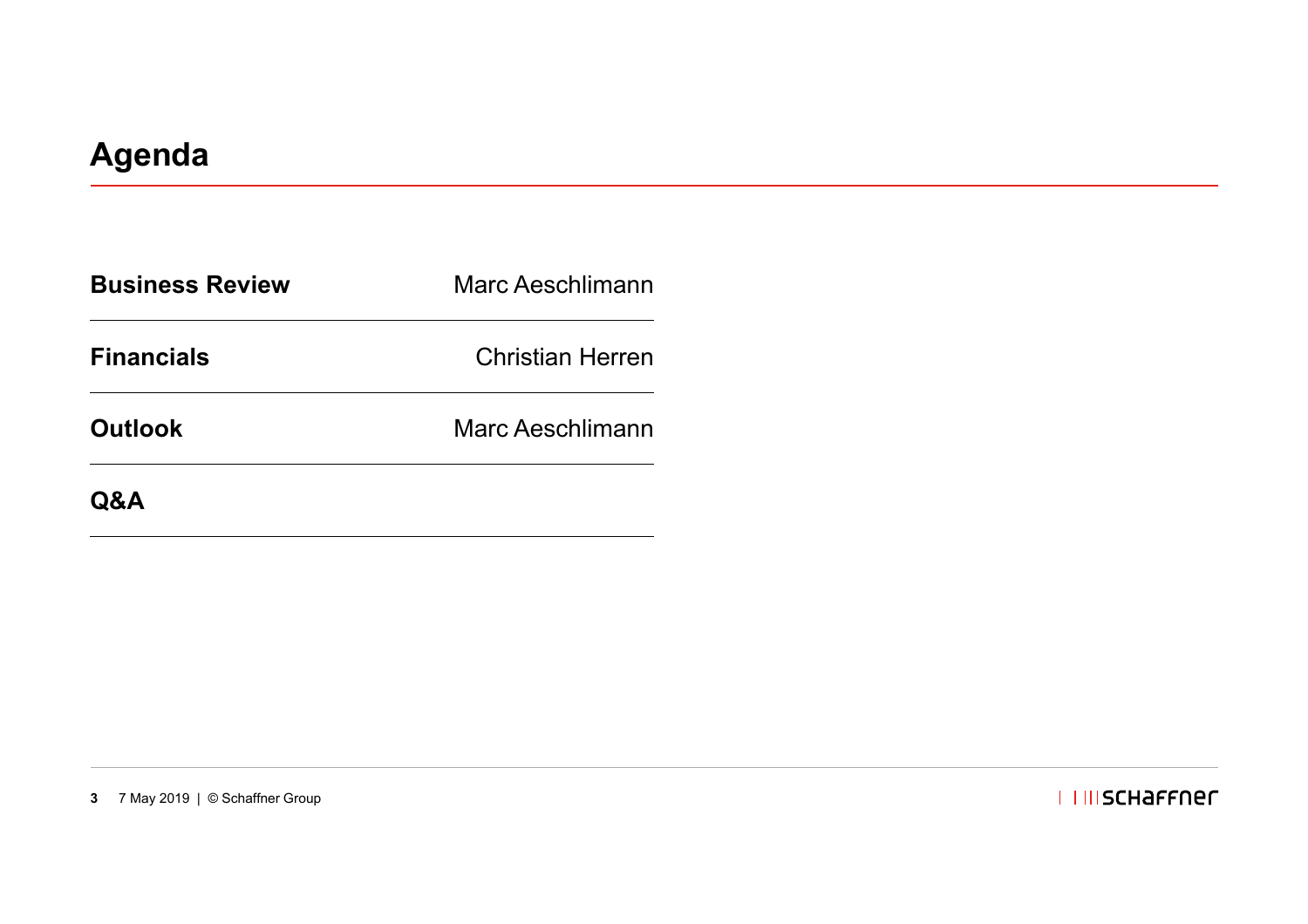| <b>Business Review</b> | <b>Marc Aeschlimann</b> |
|------------------------|-------------------------|
| <b>Financials</b>      | <b>Christian Herren</b> |
| <b>Outlook</b>         | Marc Aeschlimann        |
| Q&A                    |                         |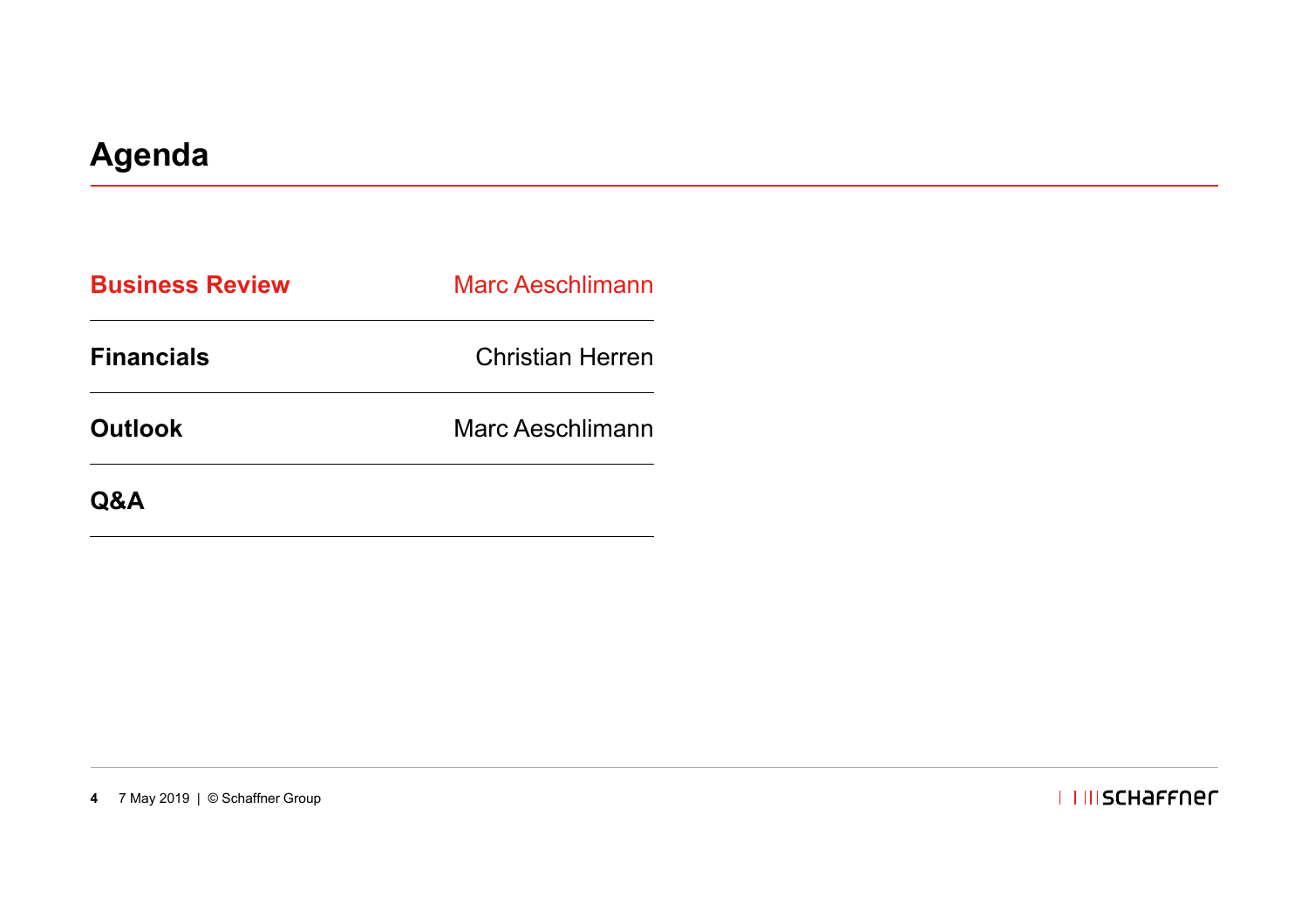#### **Schaffner holds its own in a more challenging environment**

- After the record year 2017/18, Schaffner couldn't continue its growth due to the significant downturn in the global automotive industry and the cooling of the Chinese economy
- Continued growth in non-automotive business in Europe and the Americas
- Exchange rates negatively impacted sales development
- Stable gross margin despite global price pressure
- Restructuring of the Power Magnetics division completed

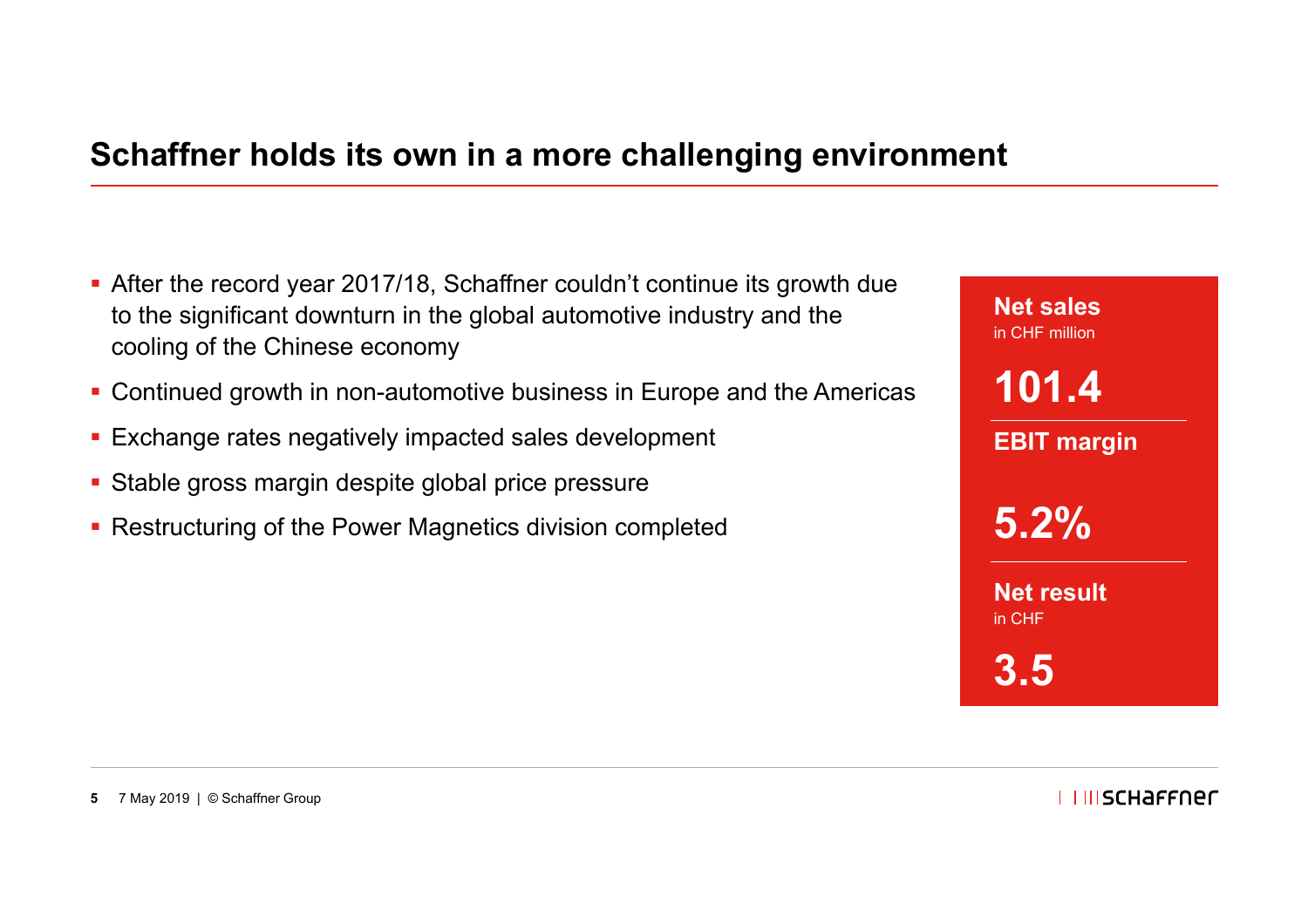#### **Schaffner Group: Net sales slightly below previous year's record level**

| in CHF m           | H1<br>2018/19 | Η1<br>2017/18 | in $%$   |
|--------------------|---------------|---------------|----------|
| Order intake       | 107.1         | 114.4         | $-6.4%$  |
| Net sales          | 101.4         | 108.3         | $-6.3%$  |
| <b>EBIT</b>        | 5.3           | $9.0*$        | $-41.1%$ |
| <b>EBIT</b> margin | 5.2%          | $8.3\%$ *     |          |

\* incl. positive one-time effects

- Strong growth of the previous year could not be continued
- Half-year results 2018/19 significantly influenced by weak automotive market and economic slowdown in China
- **Continued growth in the other core markets**
- Price pressure on global markets offset by increased efficiency
- No impacts from positive one-time effects as in the previous year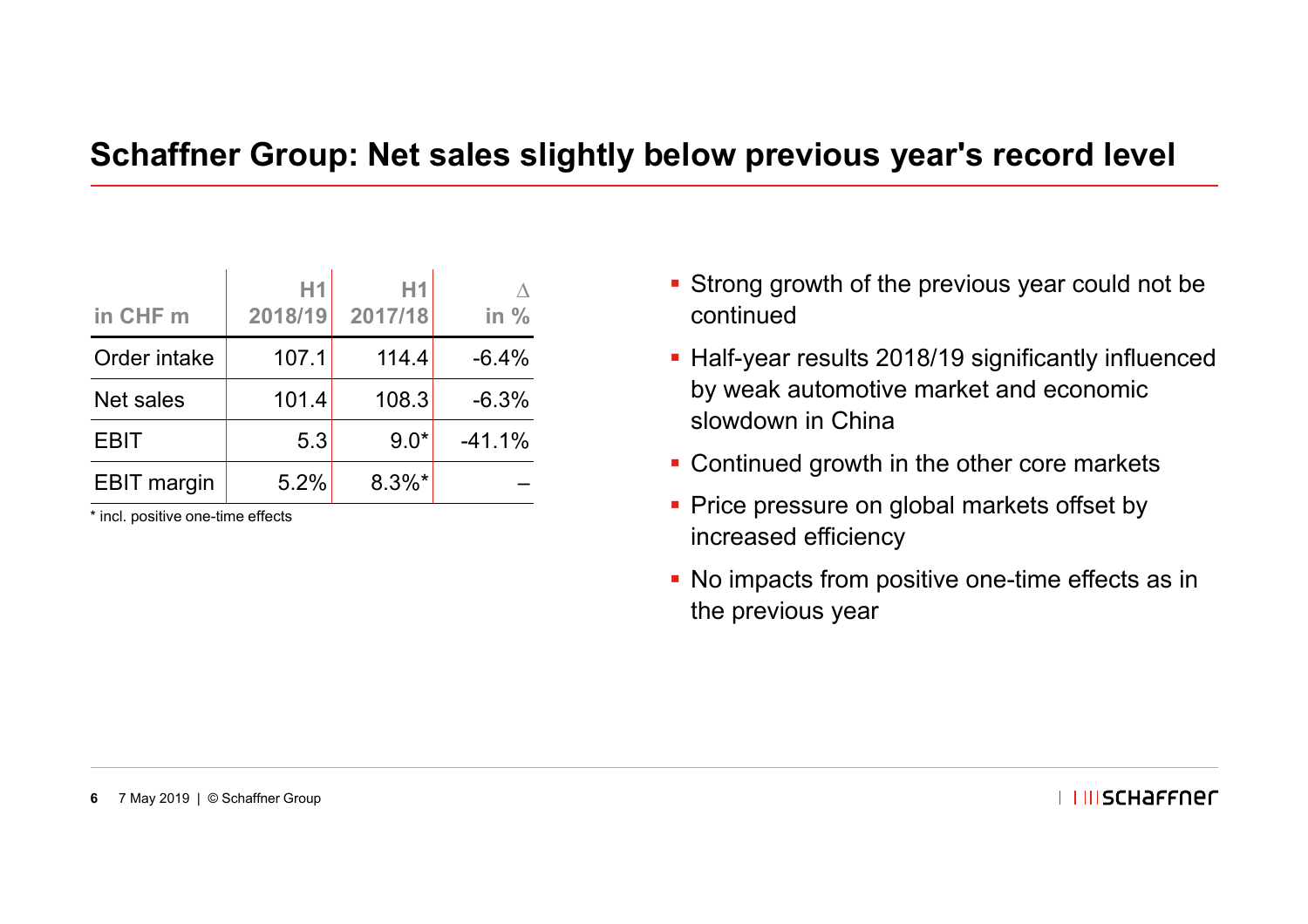#### **EMC division: Further increase in profitability**

| in CHF m           | H1<br>2018/19 | H1<br>2017/18 | in $%$  |
|--------------------|---------------|---------------|---------|
| Order intake       | 55.9          | 58.6          | $-4.7%$ |
| <b>Net sales</b>   | 54.3          | 55.5          | $-2.3%$ |
| <b>EBIT</b>        | 7.6           | 7.5           | 0.5%    |
| <b>EBIT</b> margin | 14.0%         | 13.6%         |         |

- **EMC Division with stable performance on strong** previous year's level
- **Continued growth in Europe and the Americas**
- Chinese market weakened due to economic slowdown
- Profitability increased despite global price pressure
- Position in power quality market strengthened with new generation of harmonic filters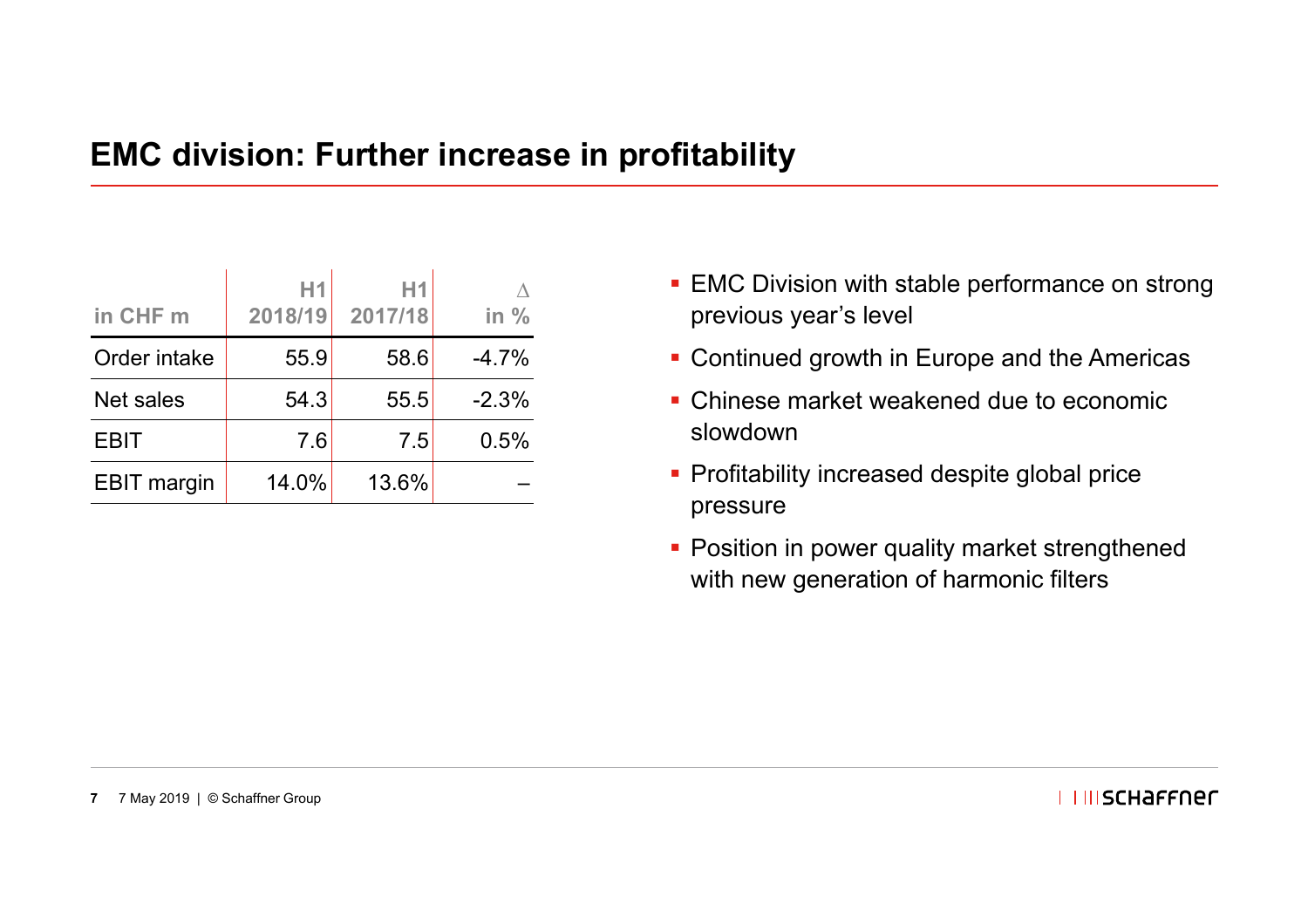#### **Power Magnetics division: Restructuring concluded**

| in CHF m           | H1<br>2018/19 | Н1<br>2017/18          | in $%$ |
|--------------------|---------------|------------------------|--------|
| Order intake       | 31.6          | 30.0                   | 5.4%   |
| <b>Net sales</b>   | 27.7          | 27.1                   | 2.3%   |
| <b>EBIT</b>        | $-2.0$        | $-4.5*$                | 56.2%  |
| <b>EBIT</b> margin | $-7.1%$       | $-16.7\%$ <sup>*</sup> |        |

\* incl. restructuring cost

- Net sales increased driven by Asia and the Americas
- Restructuring concluded and gross margin improved
- **Loss significantly reduced despite further one**time costs
- Customer delays in two major projects in Europe could slightly delay achieving break-even point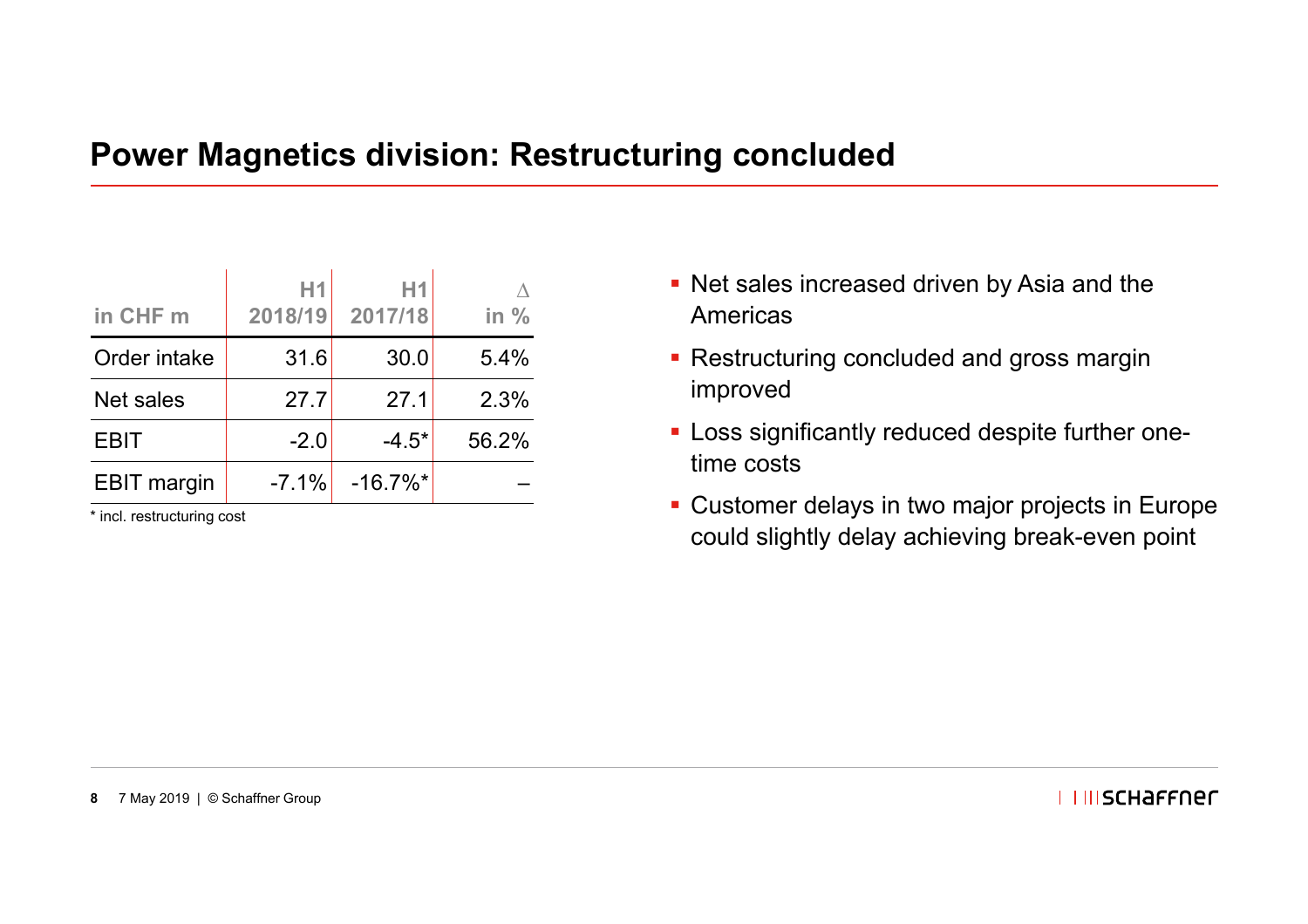#### **Automotive division: Challenging global market conditions**

| in CHF m           | H1<br>2018/19 | H1<br>2017/18 | in $%$   |
|--------------------|---------------|---------------|----------|
| Order intake       | 19.6          | 25.8          | $-23.8%$ |
| <b>Net sales</b>   | 19.5          | 25.7          | $-24.1%$ |
| <b>EBIT</b>        | 2.3           | $8.9*$        | $-73.7%$ |
| <b>EBIT</b> margin | 12.0%         | $34.5\%$ *    |          |

\* incl. insurance payments

- Net sales down due to weak global automotive industry
- **EXEC** Low volume has negative impact on profitability
- **The EBIT of the previous year was positively** influenced by insurance payments (CHF 2.8 million)
- **Pipeline of e-mobility development projects** further expanded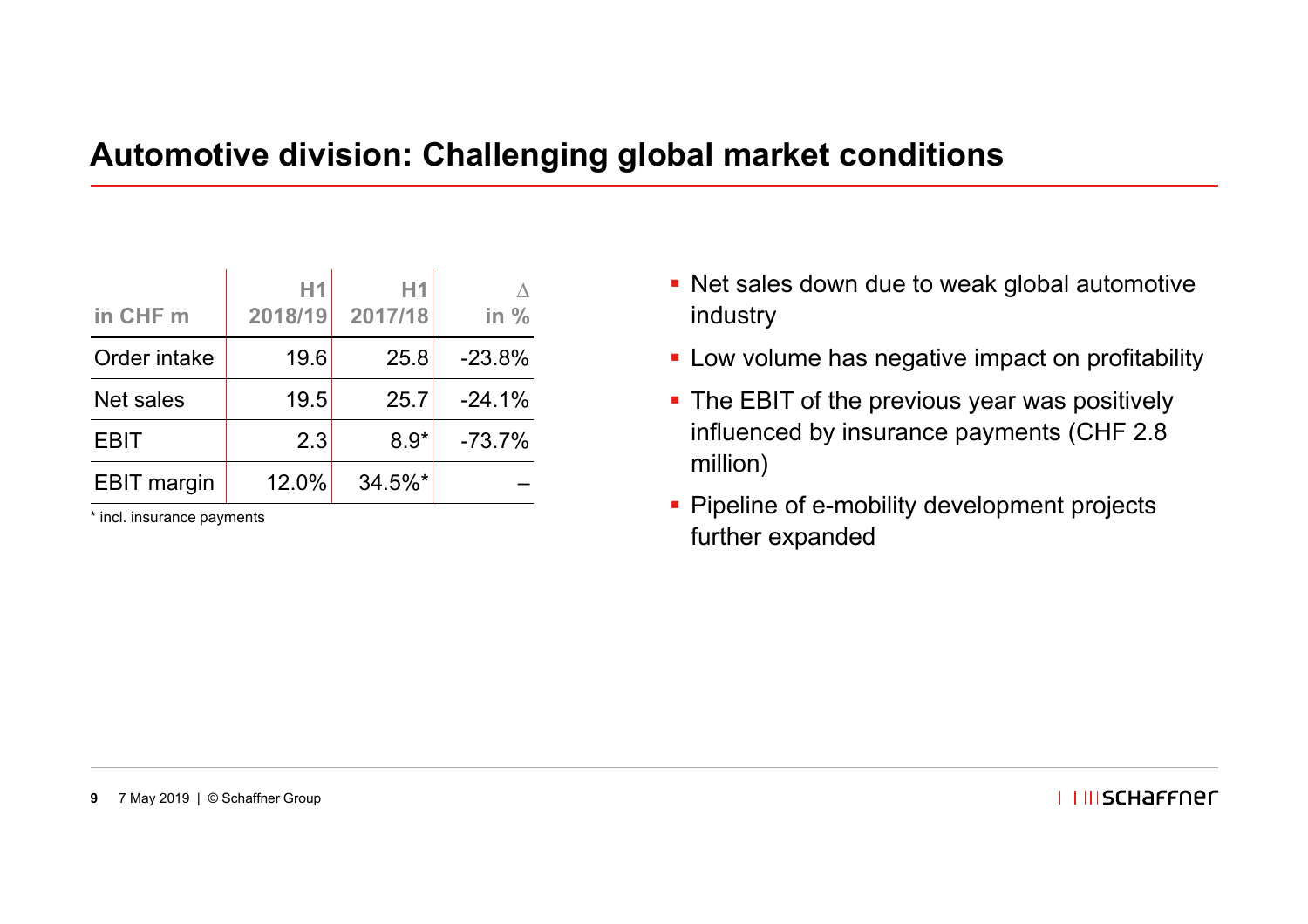| <b>Business Review</b> | Marc Aeschlimann        |  |
|------------------------|-------------------------|--|
| <b>Financials</b>      | <b>Christian Herren</b> |  |
| <b>Outlook</b>         | Marc Aeschlimann        |  |
| <b>Q&amp;A</b>         |                         |  |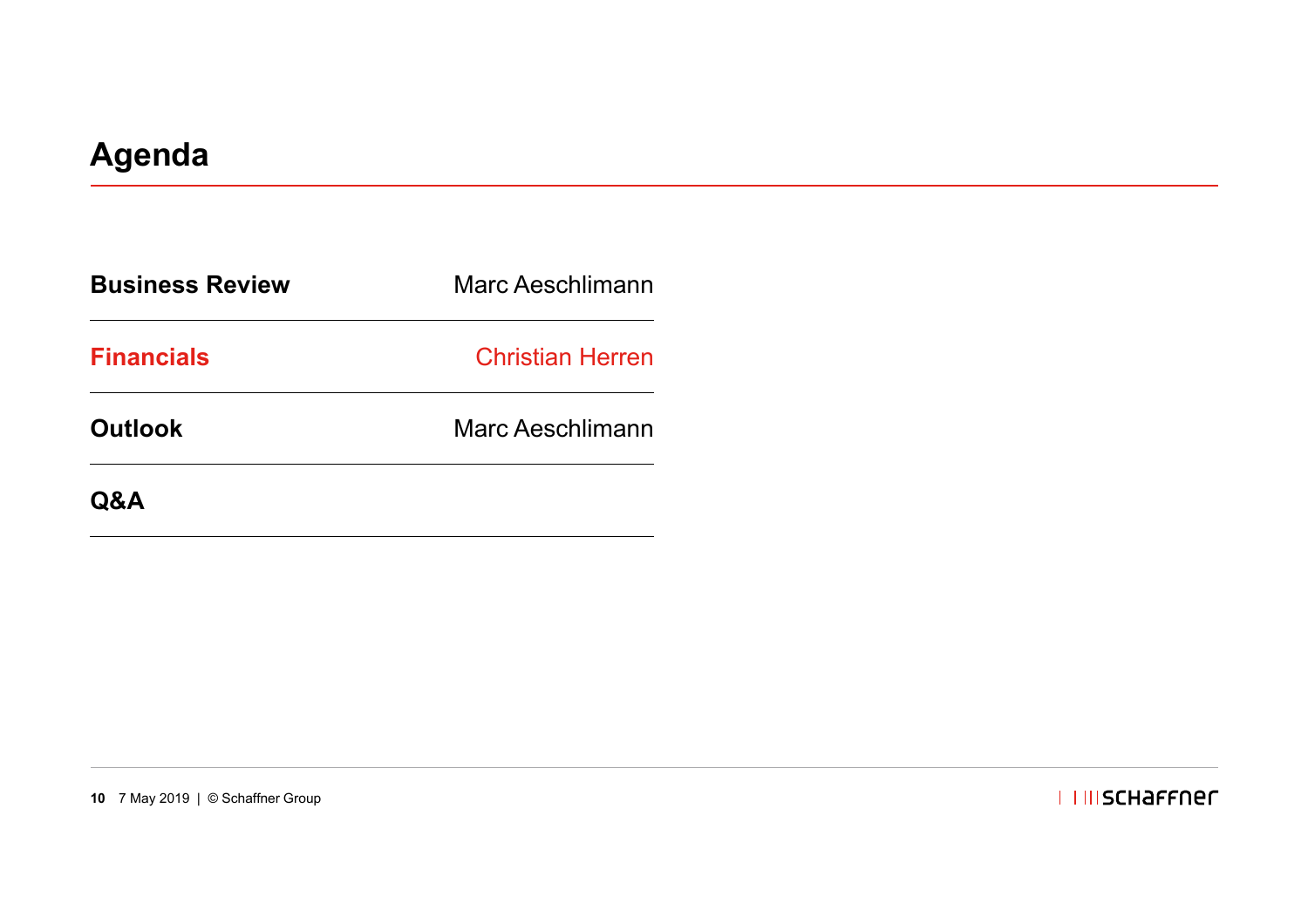#### **Net sales impacted by Automotive division and Asia, especially China**



**11** 7 May 2019 | © Schaffner Group

**I IIIISCHAFFNEL**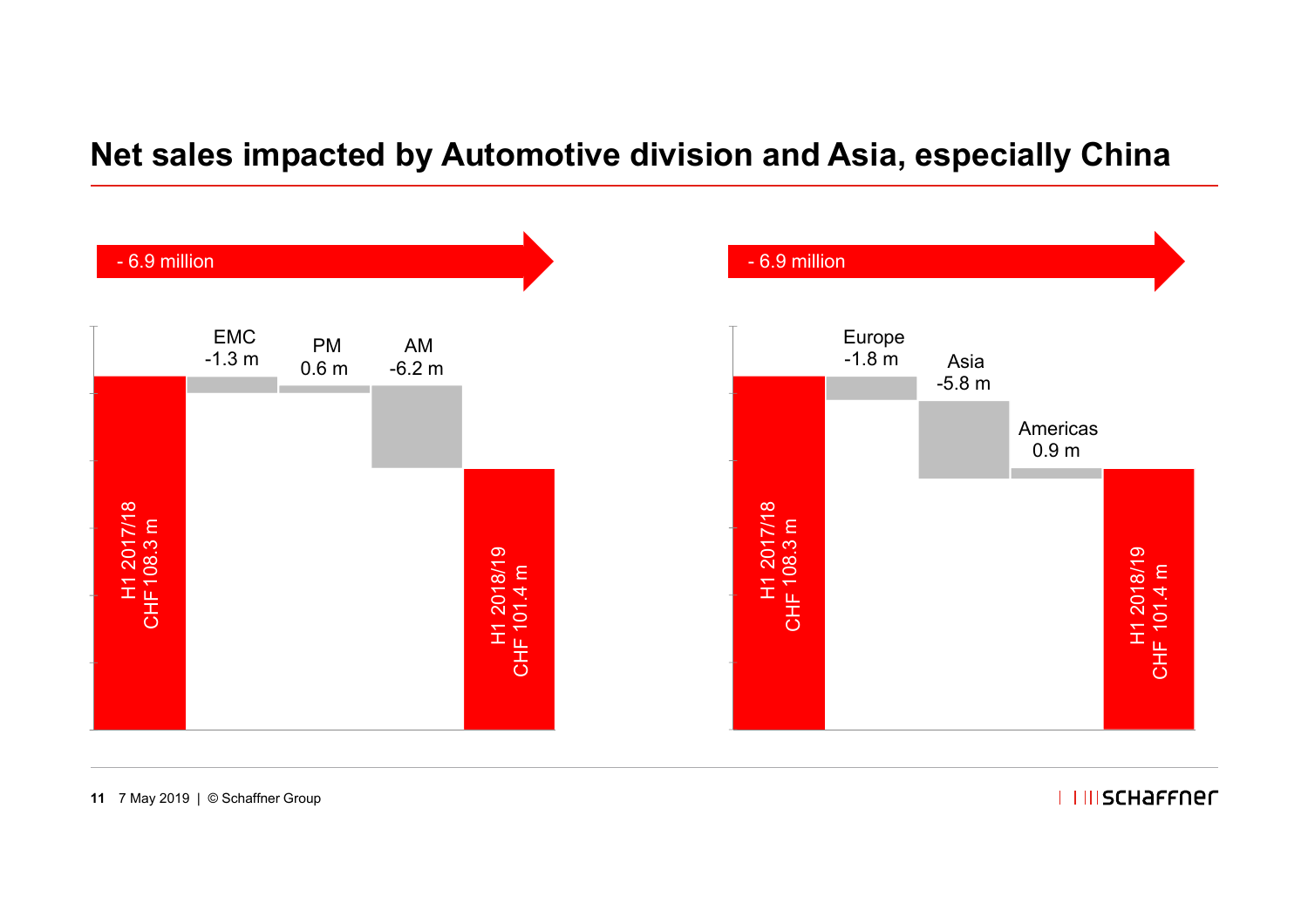#### **EBIT affected primarily by lower volumes and product mix**



**12** 7 May 2019 | © Schaffner Group

**I IIISCHAFFNEL**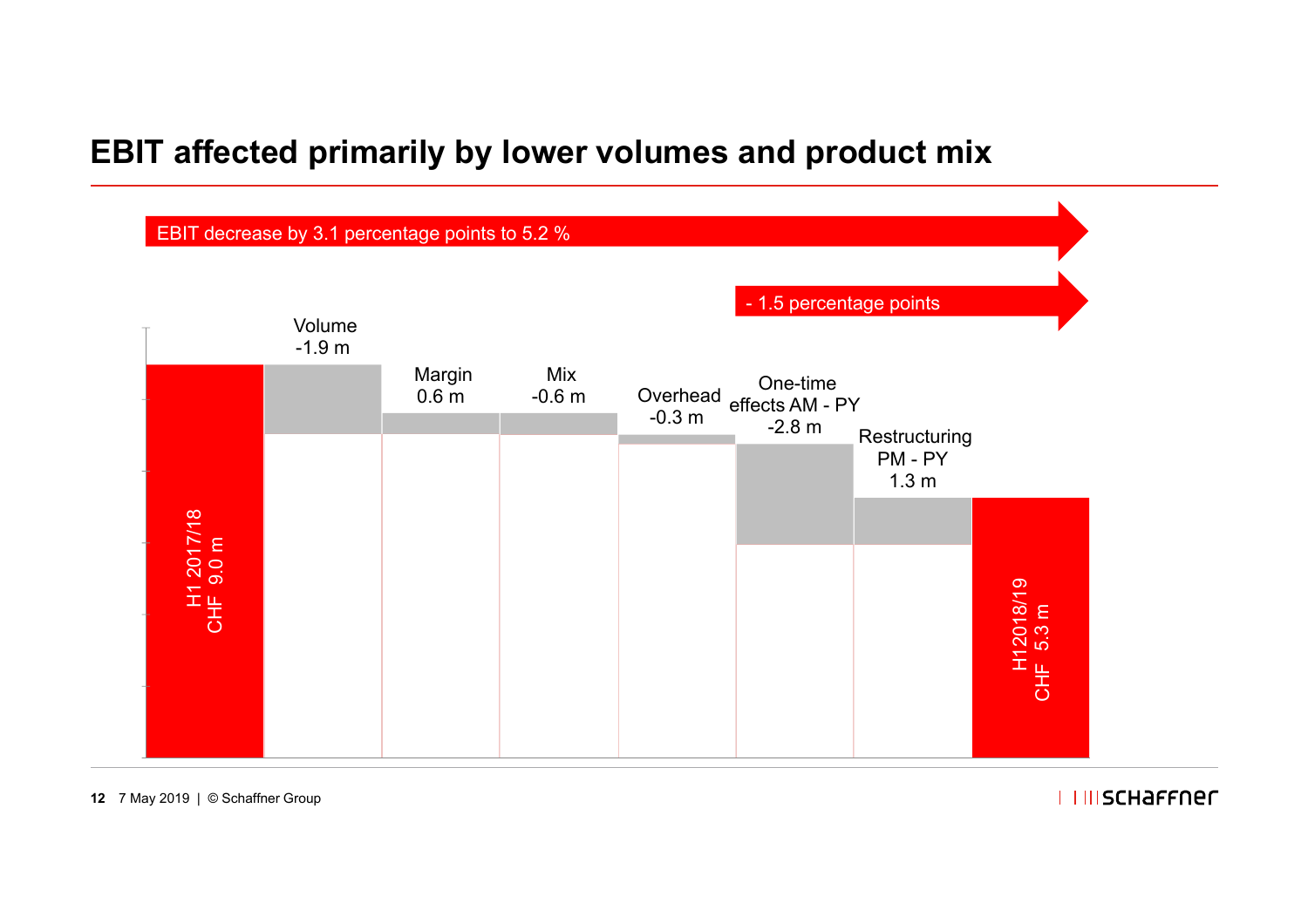### **Net profit down due to decreased sales volume of Automotive division**



**13** 7 May 2019 | © Schaffner Group

**I IIISCHAFFNEL**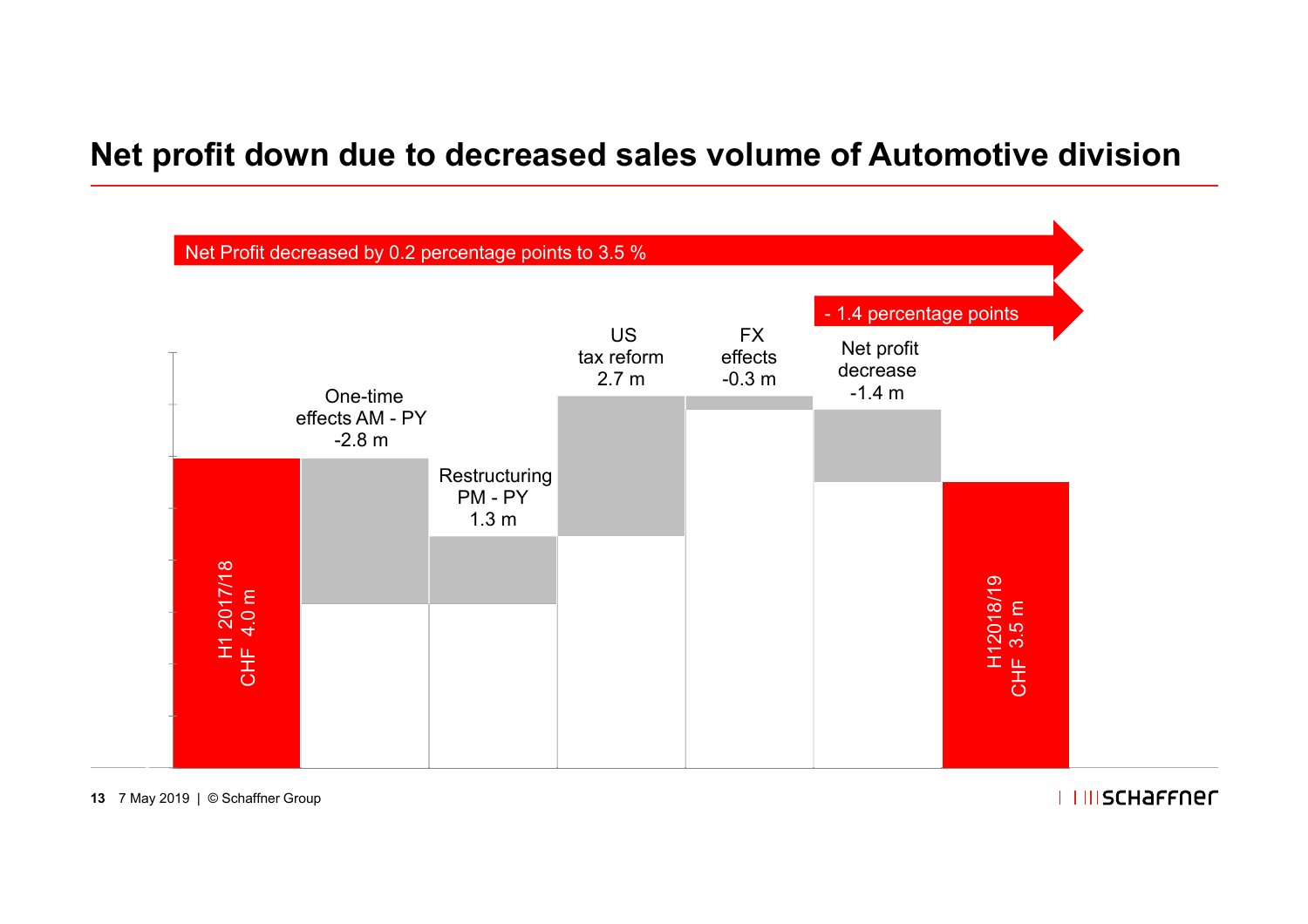#### **Cash flow reflects high investments**



**14** 7 May 2019 | © Schaffner Group

#### **I IIISCHAFFNEL**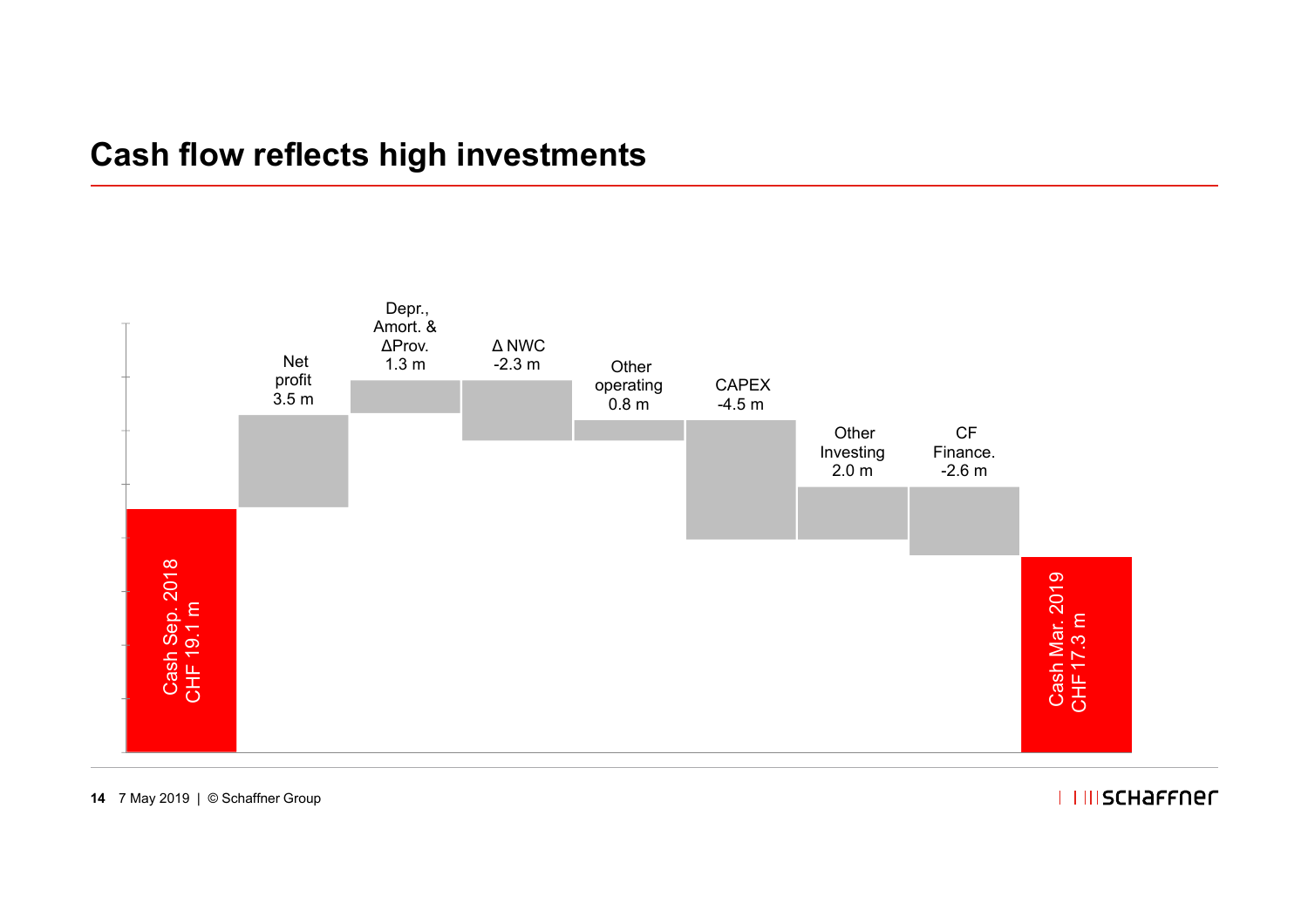| <b>Business Review</b> | Marc Aeschlimann        |  |
|------------------------|-------------------------|--|
| <b>Financials</b>      | <b>Christian Herren</b> |  |
| <b>Outlook</b>         | <b>Marc Aeschlimann</b> |  |
| <b>Q&amp;A</b>         |                         |  |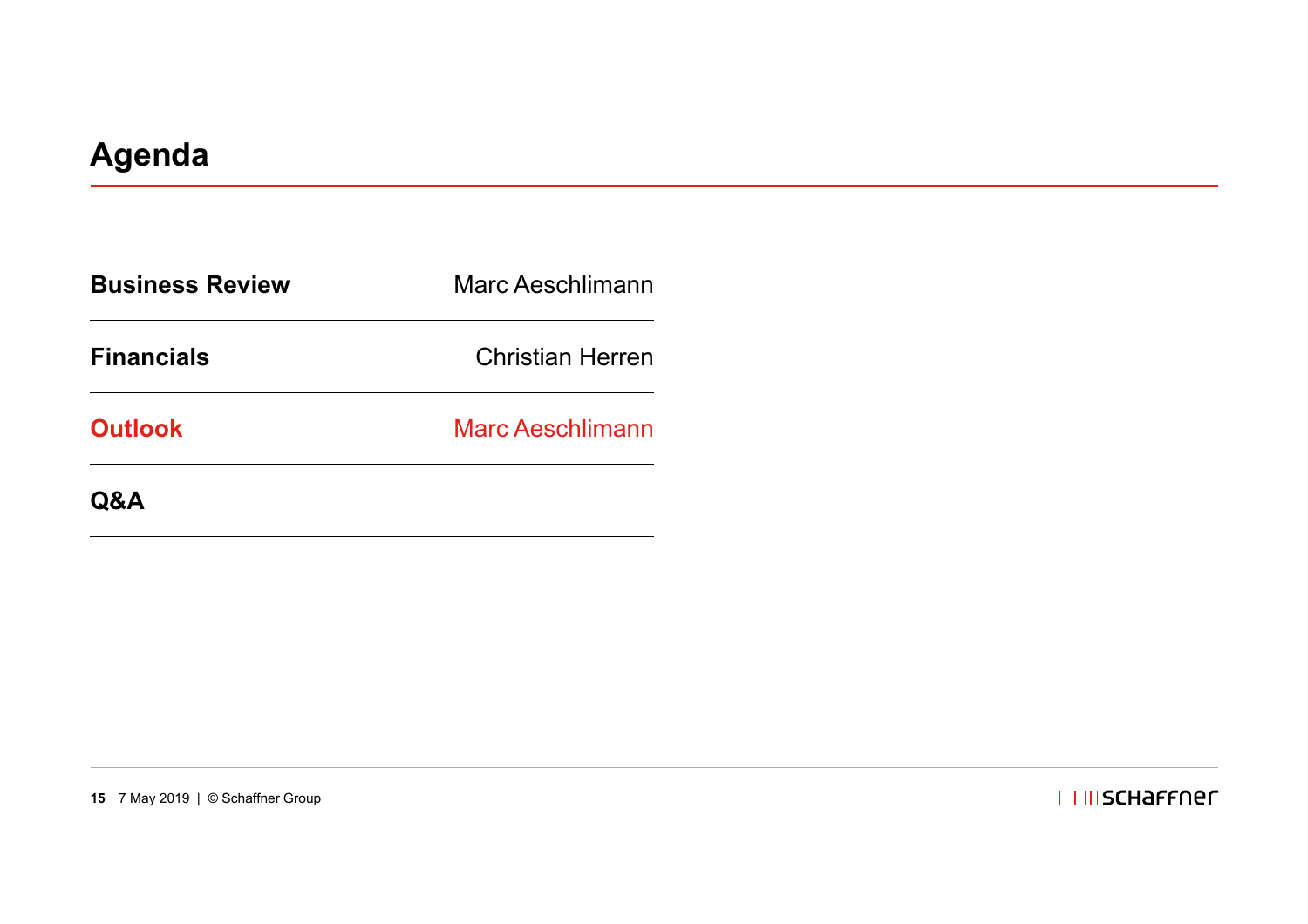#### **Outlook**

- Global economic uncertainty remains high due to unsolved trade disputes
- A certain risk that the European and American economies could slow down
- Low volumes in the Automotive division will continue to impact profitability
- Raw material prices tend to rise
- **Growth opportunities in various core markets**
- **Continuous investment in new projects and technologies**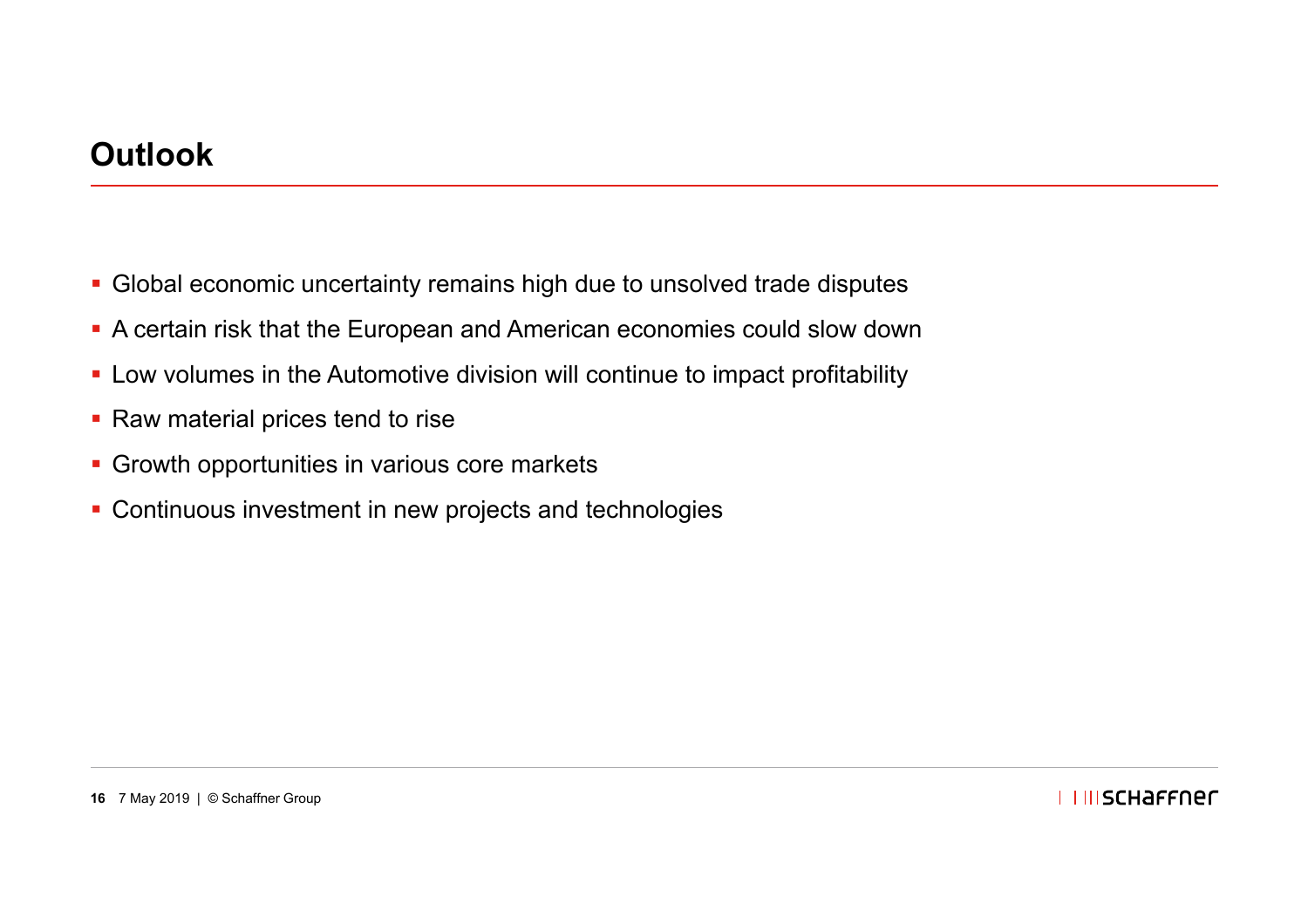#### **Outlook**

- Guidance for fiscal 2018/19:
	- □ Net sales in the second half slightly higher than in the first half
	- □ EBIT margin of around 6%
- Medium-term goals remain unchanged:
	- □ Organic net sales growth of 5% per year (multi-year average basis)
	- Medium-term target range for EBIT margin at 8%-10%